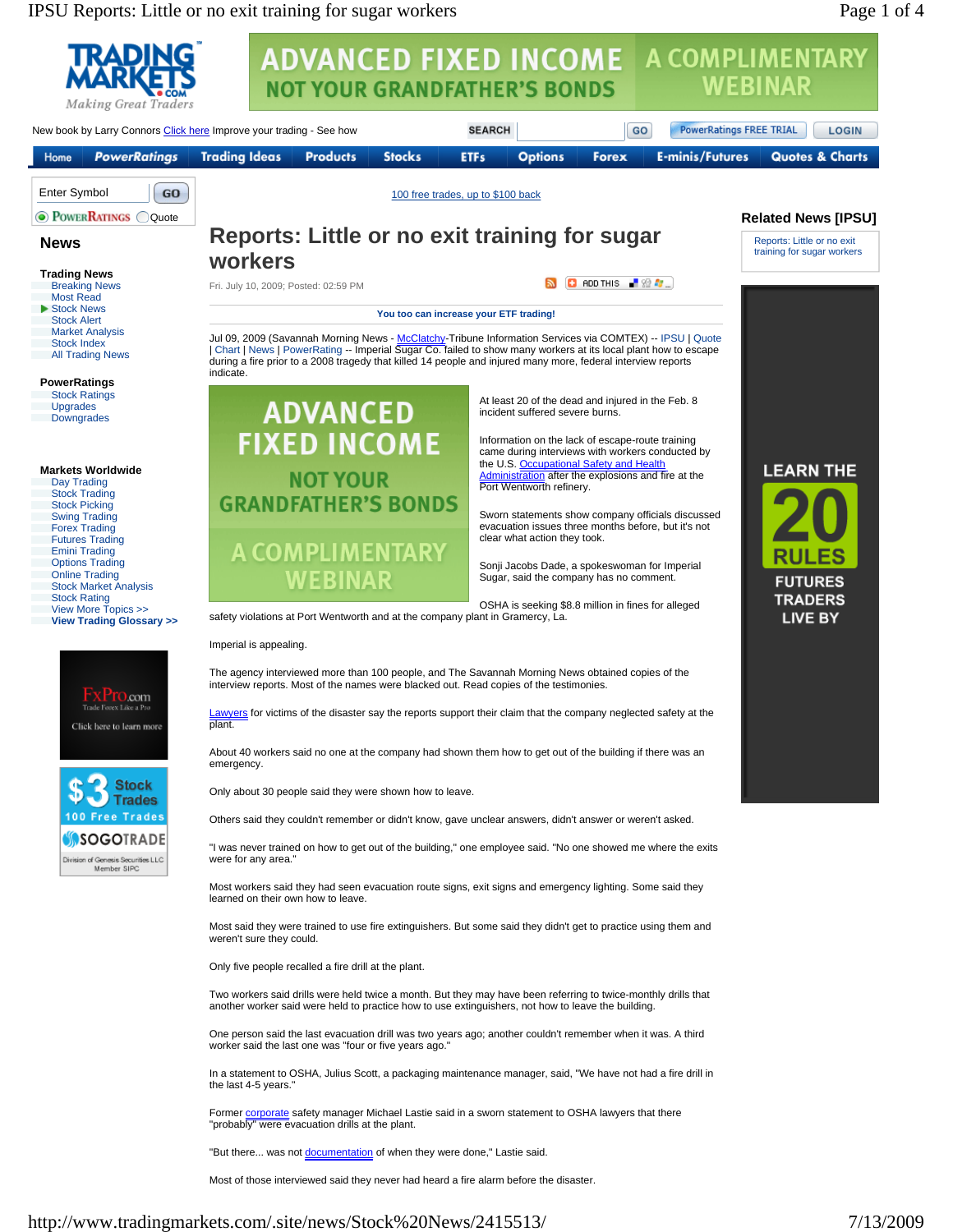A few said they heard them when sprinklers were triggered; others said alarms were tested on Mondays or Tuesdays.

Still others said the main way to warn workers was a phone line linked to the plant public address system.

Lastie testified that radios were "the primary means" of alerting the company's first responder team.

Imperial President and CEO John Sheptor -- who was inside the plant on the night of the disaster -- testified the facility's radios and phones didn't work.

Sheptor said he later learned the radio tower was on a silo damaged in the blasts.

Deborah Haban, director of <u>human resource services</u>, testified that company officials discussed alarms after a<br>Nov. 2, 2007, explosion at the Domino Sugar plant in Baltimore.

Haban said then-plant manager Phil Rowland said workers might not be able to hear them over machinery noise.

Doug Sykes, another corporate safety manager who participated in the discussion, said the officials also talked about evacuation procedures.

"The discussions were not on deficiencies but a general discussion about ... looking into ... ensuring that employees knew exit routes and how to get out of the building," he said.

Sykes said no conclusions were reached about evacuations or alarms at Port Wentworth.

"It was just a, 'This is what we need to look at,' " he said.

In follow-up discussions, he said, managers agreed that workers would be notified by radios, phones and the PA system.

Haban said managers agreed to work on an "action plan" concerning those and other issues. But she added that she wasn't sure whether it was implemented before the disaster.

"Some of those dates for the action plan carried obviously past the Feb. 7th explosion date," she said.

Lastie also testified that the company lacked a document that "clearly spelled out... the roles and responsibilities of the first responder team.

"That was one of the recommendations that was made to them," Lastie said, referring to a 2004 safety evaluation.

"To the best of my recollection, there was not, you know, clear guidelines that was given," he said.

Lastie said he didn't know what the plant's procedure was for emergency evacuation.

## Mark Tate, an **attorney**

for the victims of the disaster, said the statements make it "clear beyond question" that Imperial's management was "willfully ignorant of common-sense safety measures."

"They wantonly destroyed lives, and the time has come for this company to pay the piper," Tate said.

Jeremy McKenzie, another plaintiff's lawyer, said, "the fact that a lot of people were not properly trained in evacuation probably exacerbated the injuries."

The worker statements partly contradict claims by a whistle-blower witness.

Graham Graham has testified that there was no evacuation plan or working fire alarm at Port Wentworth or at Gramercy when the local refinery blew up.

Graham, a former Imperial vice president, is a key witness in lawsuits against the company and the OSHA case.

His attorney, Philip Hilder, said Graham has no additional comment.

## ON THE WEB

The U.S. Occupational Safety and Health Administration talked with workers after the Feb. 7, 2008, incident at the Port Wentworth refinery. The statements deal with many issues, among them whether workers were shown how to leave the building in case of an emergency. Other related issues are whether there were fire drills, alarms, evacuation route signs, exit signs and emergency lighting before the disaster. Read copies of these testimonies at savannahnow.com/news/explosion.

To see more of the Savannah Morning News, or to subscribe to the newspaper, go to http://www.savannahnow.com. Copyright (c) 2009, Savannah Morning News, Ga. Distributed by McClatchy-Tribune Information Services. For reprints, email tmsreprints@permissionsgroup.com, call 800-374-7985 or 847-635-6550, send a fax to 847-635-6968, or write to The Permissions Group Inc., 1247 Milwaukee Ave., Suite 303, Glenview, IL 60025, USA.

For full details on Imperial Sugar Company (IPSU) click here. Imperial Sugar Company (IPSU) has Short Term PowerRatings of 6. Details on Imperial Sugar Company (IPSU) Short Term PowerRatings is available at This Link.

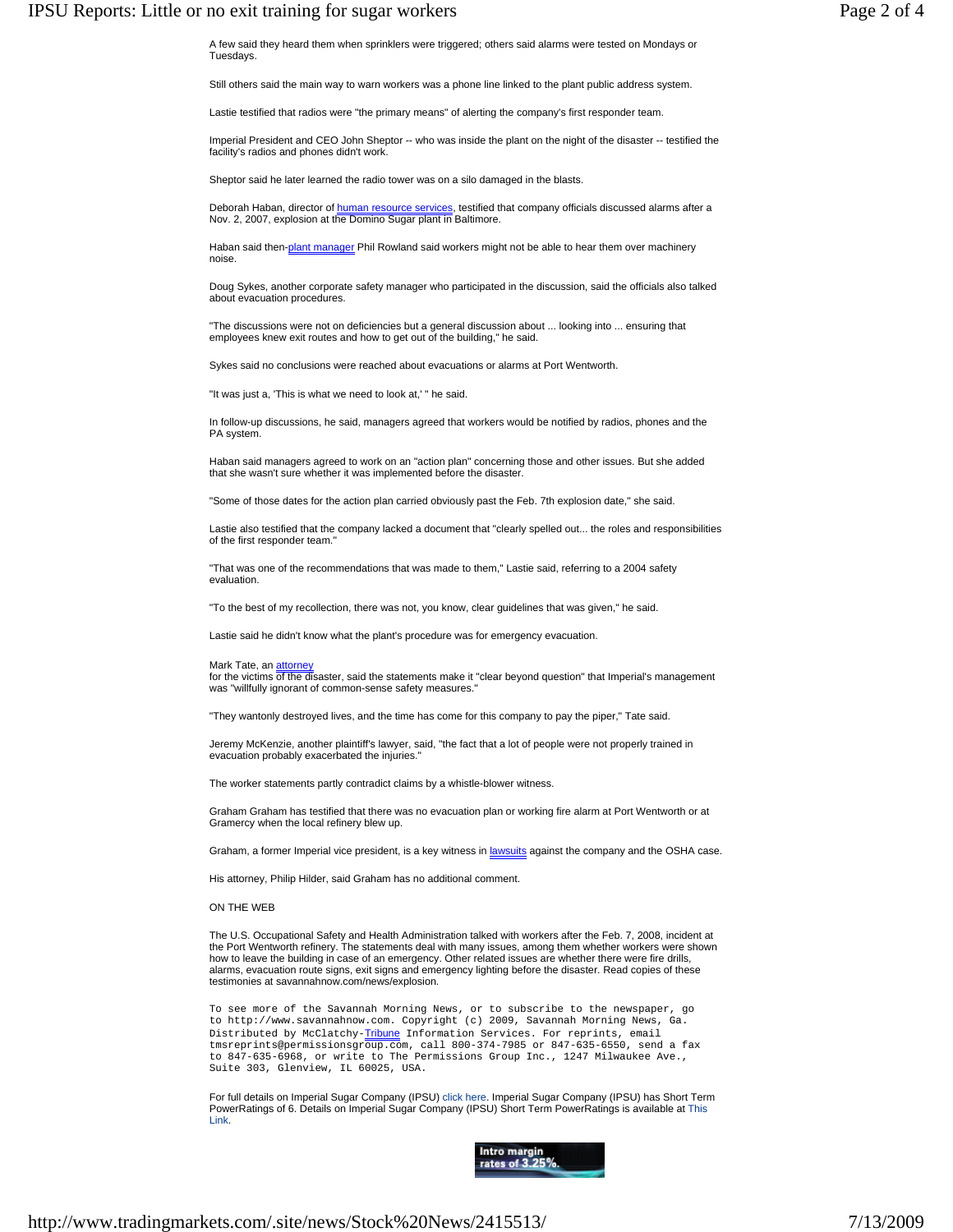**More News: Market Updates** | **Stock Alerts** | **All Trading News** | **Stock Index**



A COMPLIMENTARY **WEBINAR** 

**PREMIER SPONSORED LINKS** TRADE CENTER

- Trade on a platform built for traders, by traders.
- North American Derivatives Exchange Indices, Forex, Commods
- Trade Currencies FX, Stocks & Futures with FxPro.com
- Switch to thinkorswim and get a \$100 ACAT rebate
- $\bullet$  100 free trades, up to \$100 back
- Get stock trades for only \$4.50 each at Zecco<br>Trading
- Stream a free Volatility Webcast today.